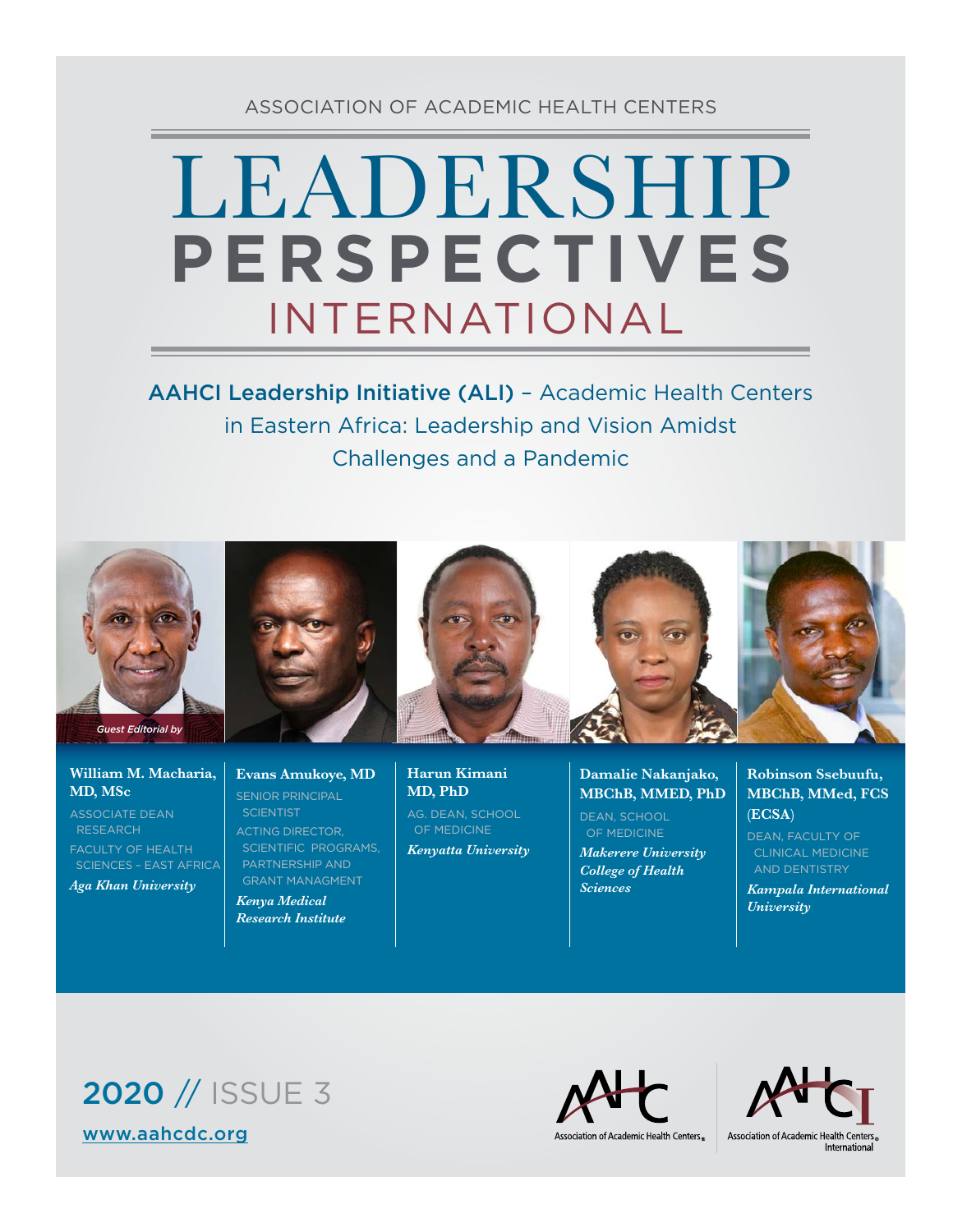# PERSPECTIVE



BY

Associate Dean Research Faculty of Health Sciences – East Africa *Aga Khan University* 

**William M. Macharia,** MD, MSc

East African countries have not been spared by the global ravage of COVID-19, which has now seen 27 million infected with

more than a million deaths globally over the last nine months. Reporting on COVID-19 cases has been erratic or non-existent in Southern Sudan, Burundi, and Tanzania. Kenya and Uganda have recorded nearly 40,000 cases and 650 deaths. This has presented the region with challenges and opportunities in nearly equal measures. Nearly all sectors have witnessed disruptions across clinical services, education and research activities – encompassing the tripartite mission of academic health centers. There has been much speculation on the extent to which the pandemic would adversely affect low-income countries, especially Sub-Saharan Africa, in view of fragile economies and poor health infrastructure. The ability of academic health centers to provide required leadership at this trying time has been stretched to an extent rarely witnessed.

The commentaries presented in this issue of *Leadership Perspectives International* demonstrate numerous similarities in approach used to limit the rate of community spread while protecting the socio-economic livelihoods for Kenya and Uganda citizens. The early introduction of internal and external travel restrictions, public education on face masks, sanitization, and social distancing appear to have paid dividends as the toll, so far, has been below projections.

The pandemic challenge appears also to have opened doors for some important innovations necessary for coping with this dire situation, even occurring at a time of scarce imports, limitations in the global market, and restricted flights. Among those cited by the authors are repurposing of TB geneXpert and HIV PCR equipment to diagnose SARS Cov-2; local manufacturing of viral transport media; and the production of primers, PPEs, and sanitizers with automated dispensers. To transform a new intensive care unit at Kenyatta University into the main national COVID-19 treatment center required enormous effort and input in training of technical staff and establishing an infectious diseases unit. Such inputs from the central government might not have been as rapidly

acquired were it not for the pressure of the pandemic.

Probably the most outstanding contribution by all the academic health centers has been the role their faculty have played in national COVID-19 task forces that advise governments on all aspects of resources, forecasting, and disease control and management. Faculty members also have been ensuring continuity of the medical education programs, which increased utilization of digital platforms such as Zoom and Webinar to avoid disruption of masters and doctoral programs. The way these digital platforms have been embraced suggests they will most likely outlast the pandemic.

While regular research has been disrupted markedly during the pandemic, the Eastern African region has witnessed an increase in COVID-19 research grants. This has tested the ability of ethics review committees at academic health centers in the region to cope with higher volumes of grant applications with very tight timelines. This exposed research management weaknesses within our systems and produced changes in processes in order to attract valuable grants. This and other innovations forced by need may be considered the silver lining of the pandemic as they are likely to become permanent features of our academic health centers.

As the countries anticipate flattening of the COVID-19 curve and relaxing curfews to enable their economies to reopen in coming months, our regional governments have, without doubt, come to realize the critical role academic health centers play in national economies as well as maintenance of safety. Countries that are largely self-sufficient in human capital cope better, even in situations of limited resources, as they can more readily innovate under duress. These positive developments will position the Eastern Africa region better in attaining more equitable global partnerships.

 $\mathcal{L}$  ...our regional governments have, without doubt, come to realize the critical role academic health centers play in national economies as well as maintenance of safety.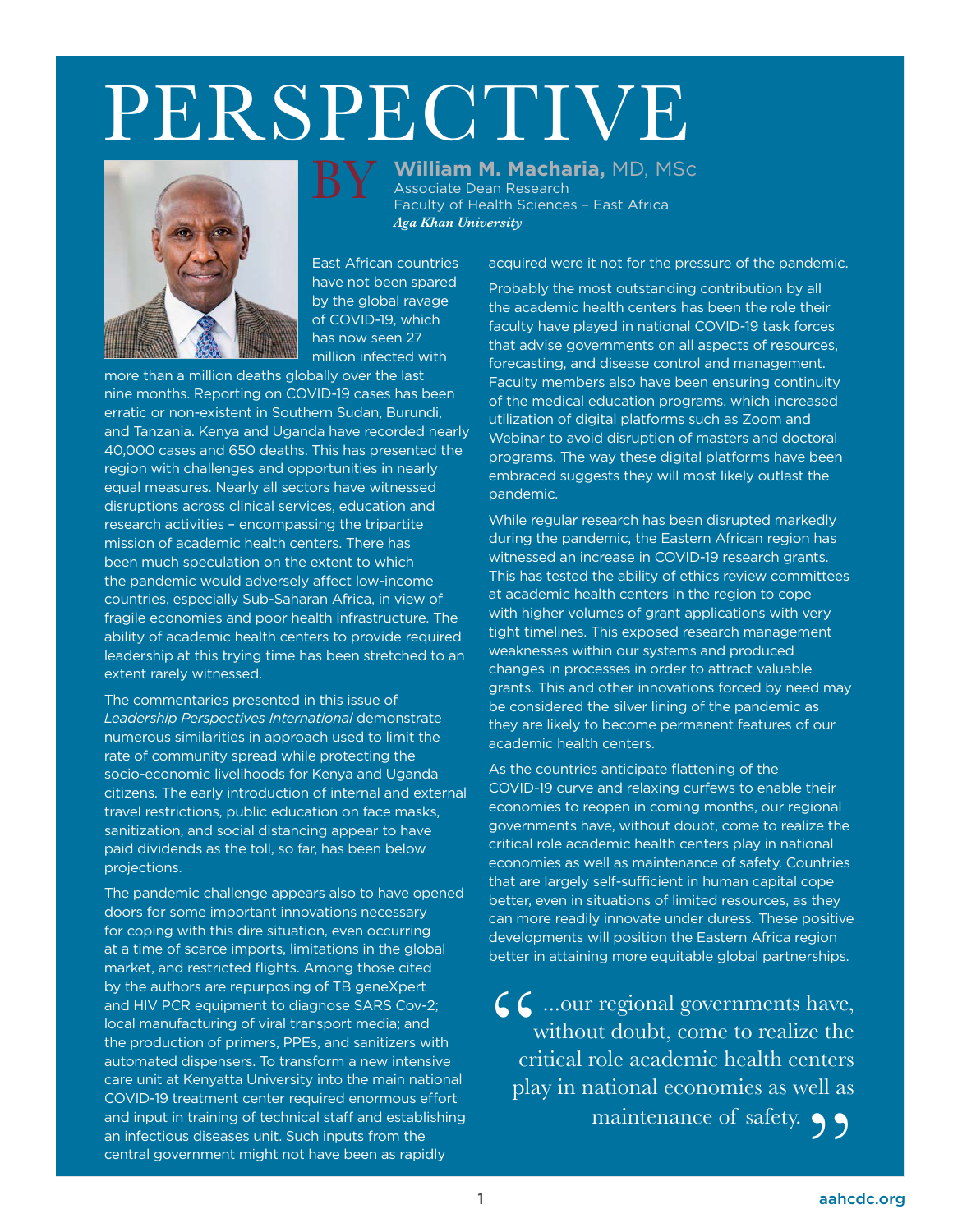

#### **Evans Amukoye, MD**

Senior Principal Scientist Acting Director, Scientific Programs, Partnership and Grant Managment Kenya Medical Research Institute

Kenya Medical Research Institute (KEMRI) is a state corporation established 40 years ago with the responsibility of researching human health. It has 11 centers across the country and focuses on six programs—biotechnology; traditional medicine and drug development; infectious and parasitic; public health and health system; non-communicable diseases; and sexual and reproductive, adolescent, and child health.

The Institute works closely with the Ministry of Health programs through its membership in various technical working groups and in providing services for and on behalf of the ministry. Key among these is a molecular laboratory, which has the largest capacity in the country to conduct viral load for people living with HIV/AIDs. This is the same equipment that has been converted for use in our COVID-19 response.

With the advent of a coronavirus outbreak, the Institute stepped up and used its resources across the country to test for the virus. The automated molecular diagnosis for HIV and RT-PCR across its centers have been availed for this purpose. To help in the fight against this pandemic, KEMRI increased capacity at its incubation center for production of hand sanitizers (sodium hypochlorite antiseptic) and virus transport media. The Institute is now beginning production of primers and is in the process of optimizing its rapid-diagnostic test kits, as well as validation of commercial kits. While we prepare for vaccine trials by a KEMRI/Oxford team, our scientists also are

 $\begin{array}{c} \bigcup \bullet$  ...we have worked very closely<br>with the Africa CDC and other regio<br>bodies for support, sharing experience with the Africa CDC and other regional bodies for support, sharing experiences, and as part of the African initiative to be self-reliant in the provision of healthcare. 99

researching to produce an in-house candidate vaccine antigen. It seems COVID-19 was a wake-up call for the Institute to increase its innovation research portfolio.

Scientists at the Institute also have been supporting the country and national government by supporting policy influenced by evidence-based medicine, changing practices by our presence in various technical working groups, and translating research findings produced in our incubation center. Because most fieldwork was halted, our scientists have had more time to refocus on COVID-19 research. Internal research grants attracted 59 proposals, the national research fund had over 60 applications, with FLAIR 7 applications among others.

During this pandemic, we have contributed to building the country's capacity to diagnose COVID-19 by training laboratory managers from 46 out of 47 counties in the country on biosafety, sample collection, and diagnostics. We also trained clinicians and laboratory staff from the public and private sectors and other laboratories. Together with JICA, we trained laboratory managers on strengthening laboratory preparedness and building resilience to public health emergencies in East Africa countries. To achieve our goal, we have worked very closely with the Africa CDC and other regional bodies for support, sharing experiences, and as part of the African initiative to be self-reliant in the provision of healthcare.

Going forward, we will need to address other challenges, especially building next-generation research leaders, increasing funding, and strengthening our knowledge and grants management.

Most importantly, there is also a need to find better means of making policymakers understand the link between research and development, hence the need to increase funding and support for science.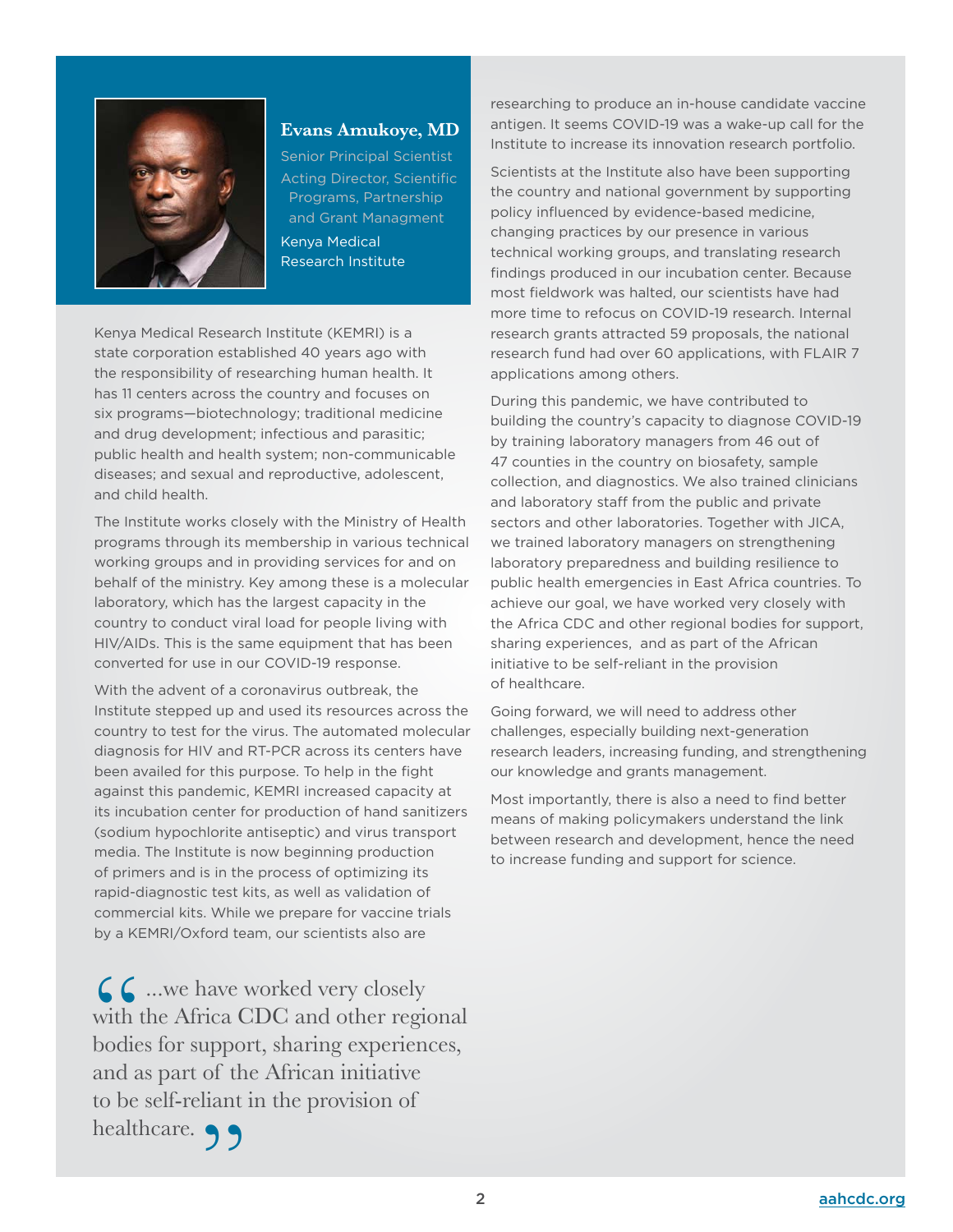

## **Harun Kimani, MD, PhD**

Ag. Dean, School of Medicine Kenyatta University

Our academic health center at Kenyatta University has been adversely affected by the onset of COVID-19. The university medical school was closed, and an attempt to teach students online had limited success as many come from far-flung villages. The hospital, which serves as our teaching facility, has been turned into a national center for COVID response.

The hospital is independently managed by a board, on which the university is well represented by the dean, the vice-chancellor, and a university council representative. The governance structure is intended to allow for university ideas and opinions to be included in the hospital's operations; however, this is not always the case. The ministry of health, as the government's representative, has more influence, and we are working cordially with hospital management for a more inclusive policy to serve both patients and students learning at the facility.

The university teaching hospital is a center of excellence in treating and isolation of confirmed cases of the coronavirus infection. The institution is newly constructed, which allows for ample available space. We did not need to evacuate other patients, other than those who were receiving follow-up cancer treatment. There have been challenges due to a lack of personnel and a lack of training on infection prevention and control. We have since composed panels to interview and recruit different cadres of staff to offer services in the academic health center and at the national level, where more health workers are required.

The infectious disease unit has been constructed and fitted with the necessary equipment to prevent the spread of coronavirus as well as manage critically ill patients. In Kenya, a large proportion of those infected present with mild symptoms and the rate of spread has not been rapid; thus, health facilities have been able to cope. Unfortunately, there have been reports of health workers contracting the disease from their patients. This can be attributed to inadequate personal protective equipment where cases reach health facilities and are treated before

being confirmed, lack of training, weak guidelines on management and treatment of cases in an African setup, and poor funding of activities to deliver care and treatment.

The country and the health system in Kenya are pioneering home-based care for the management of COVID-19 cases. This has been brought about by many cases with mild symptoms. Home care is envisioned as a means to reduce the burden on health facilities, but it also risks increasing community spread. Thus, caregivers require intensive training; and our academic health facility is at the center of this effort. As an academic-led health facility, we hope that epidemiologists can be able to map-out interventions that work in an African environment and culture, accelerate testing, and prepare to vaccinate our population once the vaccine is available. Our academic health center is wellpositioned to participate in clinical trials, as we have numerous coronavirus-infected patients and our catchment population is young and can volunteer for vaccine trials.

Our students also have been adversely affected by the outbreak, as undergraduate students can no longer attend their classes. Post-graduate students are continuing their education via Zoom and do their defenses online. We are working with partners in North America to produce modules for training postgraduate students in family medicine, including on COVID-19 management.

 $\begin{array}{c} \begin{array}{c} \text{\Large $\big\mathsf{G}$} \end{array} \end{array}$  The country and the health m in Kenya are pioneering home-<br>ased care for the management of system in Kenya are pioneering homebased care for the management of COVID-19 cases. 99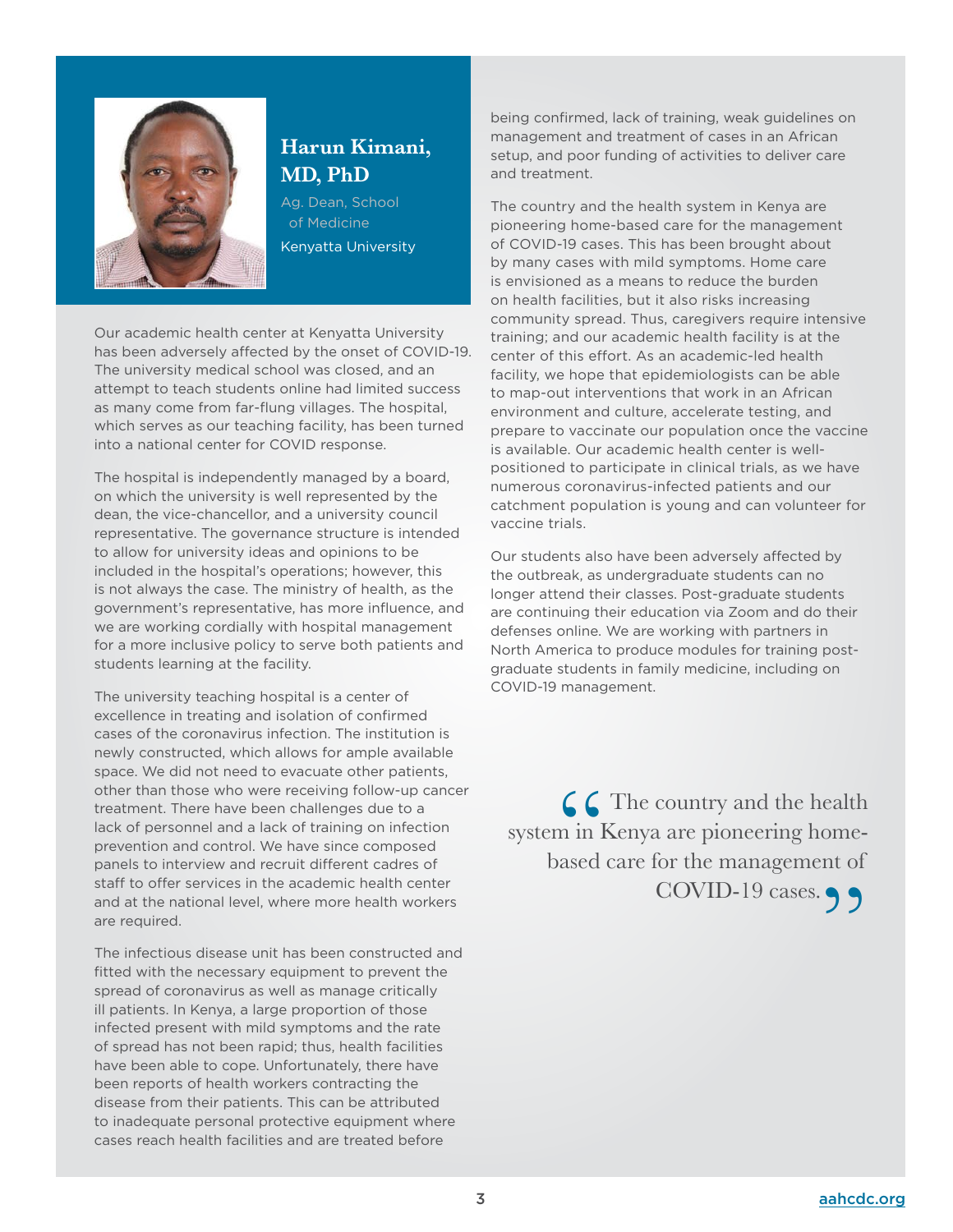

### **Damalie Nakanjako, MBChB, MMED, PhD**

Dean, School of Medicine Makerere University College of Health Sciences

The School of Medicine at Makerere University College of Health Sciences, created in 1924 as a Faculty of Medicine, is the oldest and leading medical school in Eastern Africa. The School of Medicine, at Mulago National Referral and Teaching Hospital Complex, provides training, research, and patient care as its major mandates. Our medical school has produced the country's most influential leaders in healthcare, research, and politics. My vision is to continue creating an environment that develops life-long learners and transformational leaders in science and innovation to meet our community's health needs in the 21st century.

The school has increasingly provided groundbreaking research to improve health since the 1950s in multiple ways. Burkitt lymphoma was first detected in Uganda, initially described as a sarcoma of the jaw and subsequently, in 1962, discovered to be a distinct form of Non-Hodgkin lymphoma [1-3]. This led to the establishment in 1967 of a dedicated cancer research institute, the Uganda Cancer Institute (UCI) [4]. Similarly, in 1970, research on Kaposi's sarcoma was conducted in Uganda by Dr. Kyalwazi through early immunological studies, where a striking impairment in the delayed hypersensitivity response to dinitrochlorobenzene was noted in patients with a "malignant" type of tumor [5]. Fast forward to 1985, when "Slim disease" was described by three Makerere University scientists as a new disease associated with HTLV-III infection [6]. Subsequently, the 1999 landmark HIVNET 012 study showed that single-dose Nevirapine at the onset of labor and a single dose to the infant led to a 42 percent reduction in maternal to child HIV transmission, providing the developing world with a cheap and simple option to protect thousands of children born by HIV-infected mothers [7, 8].

These health innovations and research have continued, including several studies to improve the diagnosis and treatment of HIV and associated opportunistic infections in hospitals and communities [9-13]. More recently, a KIR B centromeric gene

(2DS5) present in Ugandan women was reported to be protective against pre-eclampsia, a leading cause of maternal mortality in the country [14, 15]. Consequently, several centers of excellence in healthcare training and research have emerged, including, but not limited to, the Infectious Diseases Institute (IDI), the Makerere Lung Institute (MLI), the Makerere University Infection and Immunity (MUII), and the Makerere University Joint AIDS Program (MJAP).

Health scientists at Makerere University continue to provide invaluable support to national health priorities, including current contributions to the national response to the COVID-19 pandemic. Our scientists constitute half of the national COVID-19 task force [16, 17]. The Schools of Medicine, Public Health, Biomedical Sciences, and Health Sciences, and the Infectious Diseases Insitute at Makerere University's College of Health Sciences have been at the forefront of COVID-19 innovations in diagnostics, case management, surveillance, modelling impact, and public health interventions against the spread of the pandemic [16, 18, 19]. Several faculty in the medical school won competitive research awards from the Makerere University COVID-19 Research and Innovations Fund to support multidisciplinary approaches to control the spread of SARS-COV2 and the impact of the disease [19]. Additionally, throughout the COVID-19 pandemic, we have scaled up our virtual learning opportunities. We now provide our learners with virtual opportunities for interactive clinical discussions through online tutorials, clinical grand rounds and mini rounds, journal clubs, and various webinars.

In addition to serving as researchers and scientists, medical doctors trained at Makerere University have contributed to Uganda in political leadership roles. These invaluable leaders include: the late Dr. Samson Kisekka, who served as prime minister (1986 – 1991) and vice president of Uganda (1991 – 1994); Stephen Malinga, the former minister for disaster relief and refugees in the Ugandan cabinet (2011 – 2013); Ruhakana Rugunda, our current minister of health in the Ugandan cabinet (since 2013); Crispus Kiyonga,

 $\bigcap$  Health scientists at Makerere University continue to provide invaluable support to national health priorities, including current contributions to the national response to the COVID-19 pandemic.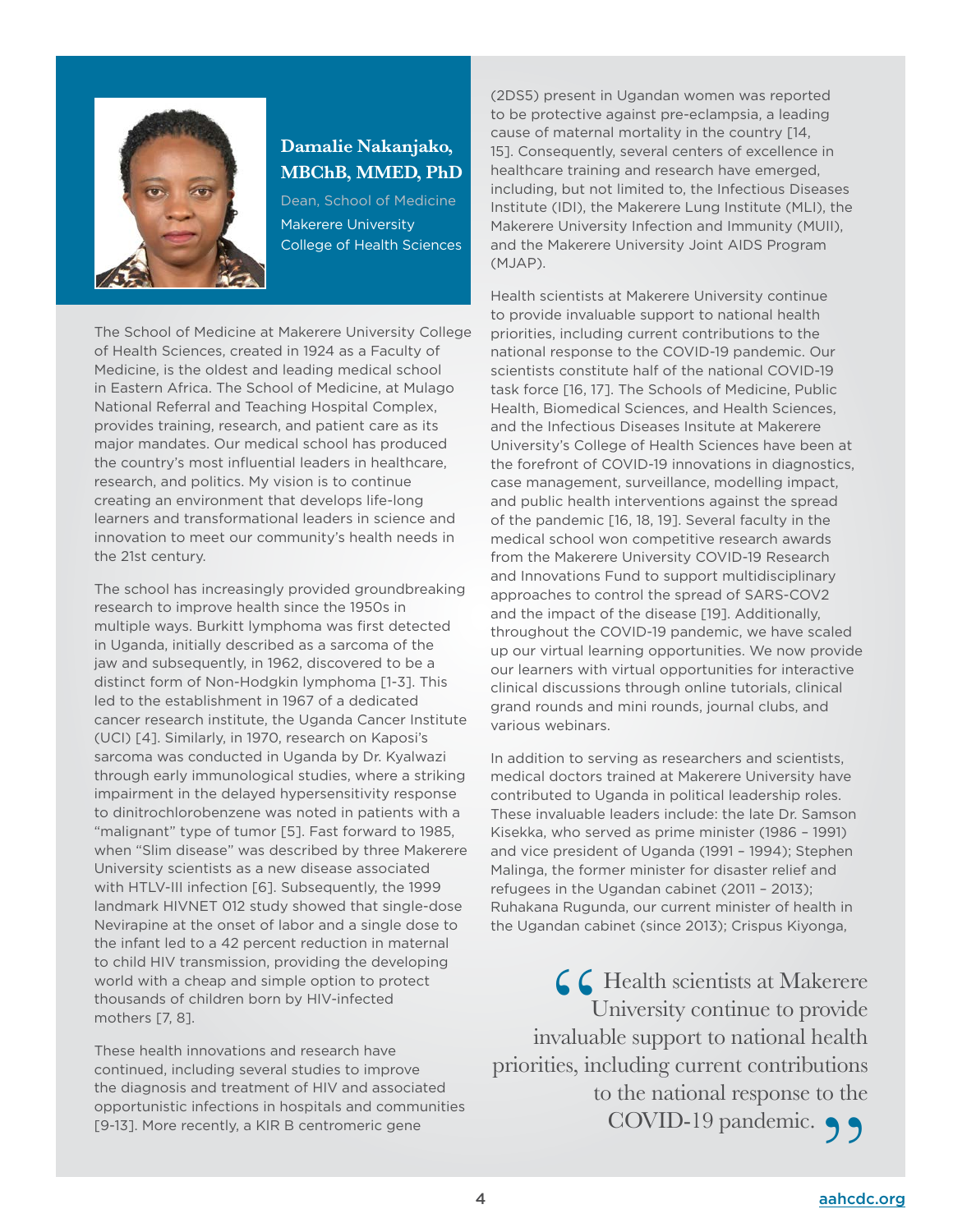the minister of defense in the Ugandan cabinet (since 2006); Specioza Kazibwe, a surgeon, women's activist, and former vice president of Uganda from 1994 until 2003; Gilbert Bukenya, a former vice president of Uganda (2003 – 2011); Christine Ondoa, who served as minister of health (2011 – 2013) and has been chairperson of the Uganda AIDS Commission since 2014; Maggie Kigozi, the former executive director of the Uganda Investment Authority; and the current minister of health, Dr. Jane Ruth Achieng [20].

Uganda hopes to optimize more national gains from her well-trained clinicians through strategic interventions to prevent brain drain as many

#### **REFERENCES**

- 1. Burkitt, D., *A sarcoma involving the jaws in African children.* Br J Surg, 1958. 46(197): p. 218-23.
- 2. Burkitt, D., *A "tumour safari" in East and Central Africa*. Br J Cancer, 1962. 16: p. 379-86.
- 3. Burkitt, D., *A tumour syndrome affecting children in tropical Africa*. Postgrad Med J, 1962. 38: p. 71-9.
- 4. Walusansa, V., F. Okuku, and J. Orem, *Burkitt lymphoma in Uganda, the legacy of Denis Burkitt and an update on the disease status.* Br J Haematol, 2012. 156(6): p. 757-60.
- 5. Master, S.P., et al., *Immunological studies in Kaposi's sarcoma in Uganda*. Br Med J, 1970. 1(5696): p. 600-2.
- 6. Serwadda, D., et al., *Slim disease: a new disease in Uganda and its association with HTLV-III infection*. Lancet, 1985. 2(8460): p. 849-52.
- 7. Guay, L.A., et al., *Intrapartum and neonatal single-dose nevirapine compared with zidovudine for prevention of mother-to-child transmission of HIV-1 in Kampala, Uganda: HIVNET 012 randomised trial.* Lancet, 1999. 354(9181): p. 795-802.
- 8. Musoke PM and M. FA., *Prevention of HIV Mother to Child Transmission: A review*. AIDS Reviews, 2000. 2(4).
- 9. Boulware, D.R., et al., *Timing of antiretroviral therapy after diagnosis of cryptococcal meningitis*. N Engl J Med, 2014. 370(26): p. 2487-98.
- 10. Nakanjako, D., et al., *Acceptance of routine testing for HIV among adult patients at the medical emergency unit at a national referral hospital in Kampala, Uganda*. AIDS Behav, 2007. 11(5): p. 753-8.
- 11. Nakanjako, D., et al., *Tuberculosis and human immunodeficiency virus co-infections and their predictors at a hospital-based HIV/AIDS clinic in Uganda*. Int J Tuberc Lung Dis, 2010. 14(12): p. 1621-8.
- 12. Nakanjako, D., et al., *Atorvastatin reduces T-cell activation and exhaustion among HIV-infected cART-treated suboptimal immune responders in Uganda: a randomised crossover placebo-controlled trial.* Trop Med Int Health, 2015. 20(3): p. 380-90.

researchers and clinicians are lost to 'greener pastures' due to current limited absorption capabilities of the national health workforce [21]. It is with great pleasure and enthusiasm that I serve as a clinician, scientist, trainer, and mentor to lead a team of talented Ugandans who have devoted their service to maintaining the highest quality of training, research, healthcare, and exemplary professional leadership at Makerere University's medical school.

- 13. Nakiyingi, L., et al., *Predictors and outcomes of mycobacteremia among HIV-infected smear- negative presumptive tuberculosis patients in Uganda.* BMC Infect Dis, 2015. 15: p. 62.
- 14. Nakimuli, A., et al., *Pregnancy, parturition and preeclampsia in women of African ancestry.* Am J Obstet Gynecol, 2014. 210(6): p. 510-520 e1.
- 15. Nakimuli, A., et al., *A KIR B centromeric region present in Africans but not Europeans protects pregnant women from pre-eclampsia.* Proc Natl Acad Sci U S A, 2015. 112(3): p. 845-50.
- 16. Kiragga AN, et al. *POLICY BRIEF: Experts issue critical advice on lockdown lifting*. 2020.
- 17. PAN AFRICA *Half of Uganda's Covid-19 task force are Makerere staff.* 2020. [https://www.](https://www.researchprofessionalnews.com/rr-news-africa-pan-african-2020-4-half-of-uganda-s-covid-19-task-force-are-makerere-staff) [researchprofessionalnews.com/rr-news-africa-pan](https://www.researchprofessionalnews.com/rr-news-africa-pan-african-2020-4-half-of-uganda-s-covid-19-task-force-are-makerere-staff)[african-2020-4-half-of-uganda-s-covid-19-task-force-are](https://www.researchprofessionalnews.com/rr-news-africa-pan-african-2020-4-half-of-uganda-s-covid-19-task-force-are-makerere-staff)[makerere-staff/](https://www.researchprofessionalnews.com/rr-news-africa-pan-african-2020-4-half-of-uganda-s-covid-19-task-force-are-makerere-staff)
- 18. Makerere University *IDI supports Rakai COVID-19 Taskforce.* 2020*.* [http://news.mak.ac.ug/2020/07/idi](http://news.mak.ac.ug/2020/07/idi-supports-rakai-covid-19-taskforce)[supports-rakai-covid-19-taskforce](http://news.mak.ac.ug/2020/07/idi-supports-rakai-covid-19-taskforce)
- 19. Makerere University *Mak Responds to COVID-19: Call For Application.* 2020. [https://news.mak.ac.ug/2020/05/](https://news.mak.ac.ug/2020/05/mak-responds-covid-19-call-applications) [mak-responds-covid-19-call-applications](https://news.mak.ac.ug/2020/05/mak-responds-covid-19-call-applications)
- 20. Makerere University *School of Medicine Notable Alumni.* [https://www.researchprofessionalnews.com/rr-news](https://www.researchprofessionalnews.com/rr-news-africa-pan-african-2020-4-half-of-uganda-s-covid-19-task-force-are-makerere-staff)[africa-pan-african-2020-4-half-of-uganda-s-covid-19](https://www.researchprofessionalnews.com/rr-news-africa-pan-african-2020-4-half-of-uganda-s-covid-19-task-force-are-makerere-staff) [task-force-are-makerere-staff/](https://www.researchprofessionalnews.com/rr-news-africa-pan-african-2020-4-half-of-uganda-s-covid-19-task-force-are-makerere-staff)
- 21. Kendall DP, *Medical Brain Drain in Uganda: Causes and Potential Remedies*. Annals of Global Health, 2012.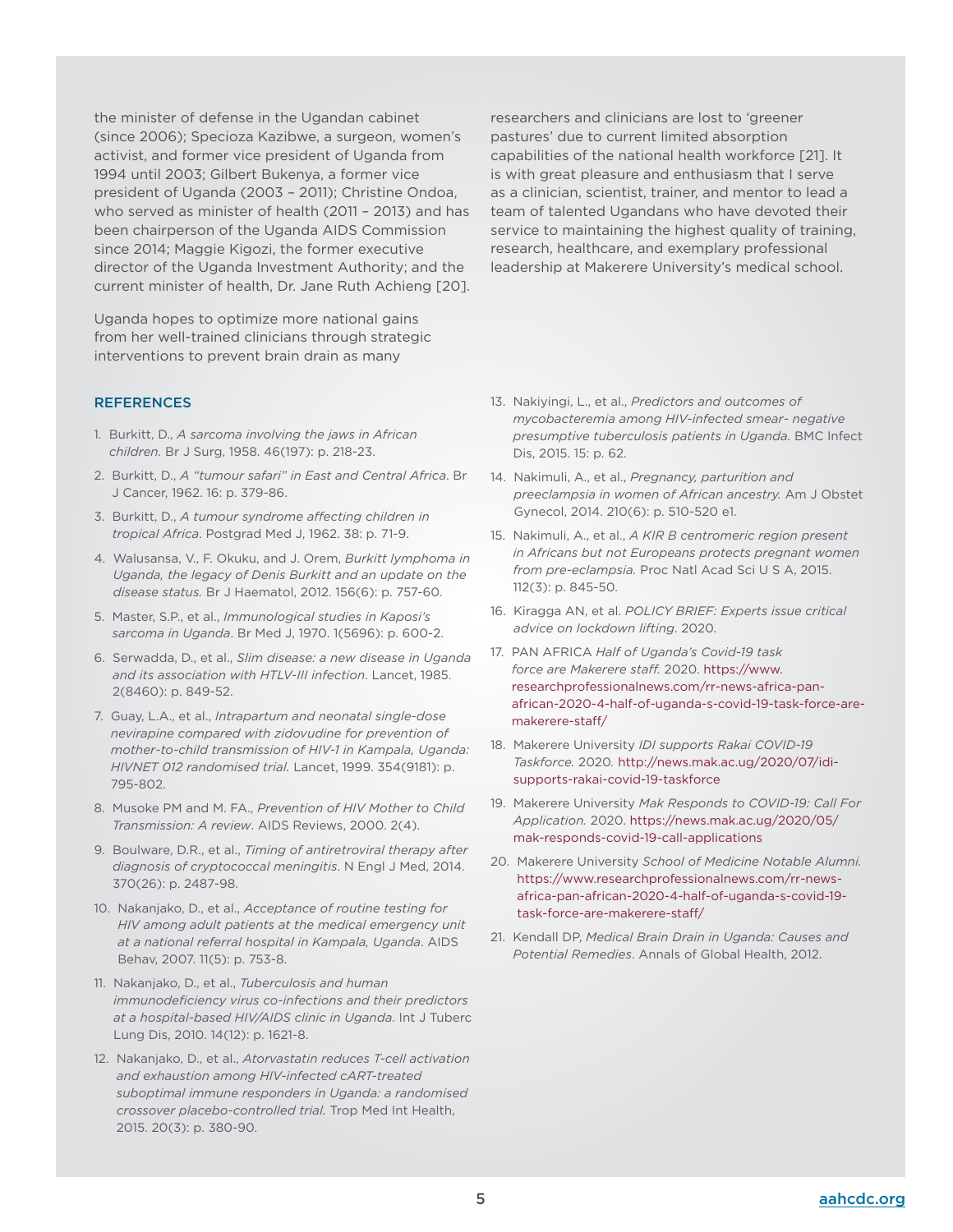

# **Robinson Ssebuufu, MBChB, MMed, FCS (ECSA)**

Dean, Faculty of Clinical Medicine and Dentistry Kampala International **University** 

Kampala International University (KIU) is a private chartered university in the Republic of Uganda. Founded in 2001, the University has two campuses in Uganda. The main campus is located in Kampala along Kabalagala-Ggaba road; the Western campus (KIU-WC), which hosts all the health-related programs and the University Teaching Hospital (KIU-TH), is located in Ishaka, Bushenyi District about 300km southwest of the capital city.

Uganda, like most of sub-Saharan Africa, is faced with a severe shortage of human resources for health, with more than 80 percent of the health workforce concentrated in urban settings (Ssengooba & Kiwanuka, 2017). Uganda has 12 medical schools. Only KIU has a teaching hospital, which constitutes an academic health center. The dean of the medical school doubles as the executive director of the teaching hospital.

To mitigate the health workforce shortages, KIU has improved access to health professional training and graduates vital cadres for the health sector. The KIU Faculty of Medicine is part of the School of Health Sciences (SHS) and is the largest medical school in the country, graduating more than 250 doctors annually. Also, the SHS graduates more than 1500 nurses and midwives, and more than 200 allied health professionals annually.

KIU's vision is to become a premier institution of international repute that prepares students for work in an inclusive society. Our mission is to respond to societal needs by designing and delivering an education guided by the principles and values of respect for society, economy, and environment.

KIU's teaching hospital is a tertiary hospital with a catchment of close to one million people.

All health professional training programs at KIU have most of the clinical training done in the district and regional hospitals in addition to placements at the KIU-TH. Our students are exposed to real health problems in the communities and the immediate

impact of healthcare in these communities. Research has shown that doctors trained in communities are more likely to understand population health and accept rural posting (Bhattacharrya et al., 2018). In pursuing our vision for improved population health, we appreciate the importance of equipping medical graduates with population health competencies to practice in the community. We are forging collaborations with the district health offices, national, and international partners, and engaging in community-based research.

The COVID-19 pandemic has had both negative and positive effects on academic health centers in the Eastern African region, impacting medical education and training and health services delivery in a number of ways. Universities were closed and medical students, especially those in their clinical years, and residents are missing out on clinical skills and hands-on training, which cannot be substituted with video demonstrations and e-learning. This is made worse by the lack of simulation laboratories in the region. Furthermore, patient care has been disrupted with restricted access to health services due to travel restrictions and the economic impact brought about by loss of jobs. Elective surgeries have also been suspended, and this has created a backlog. The already inadequate human, financial, and other resources have been diverted to improve capacity to manage COVID-19 cases. However even with this prioritization many hospitals face a shortage of personal protective equipment (PPE).

Although there has been an upsurge of COVID-19 related research, there is a general slump in community related research due to the fear of disease transmission. Clinical research has also been delayed or cancelled due to fewer patients.

On a positive note, the pandemic has unlocked the use of e-learning and other innovative technologies in medical education in a region that has for so long had a poor uptake of information technology in the education sector. Many academic medical centers have resorted to online learning and e-business. Staff have had to adapt in a short period of time, including

 $\bigcup$  ... the pandemic has unlocked the use of e-learning and other innovative technologies in medical education in a region that has for so long had a poor uptake of information technology in the

education sector.

6 [aahcdc.org](http://aahcdc.org)